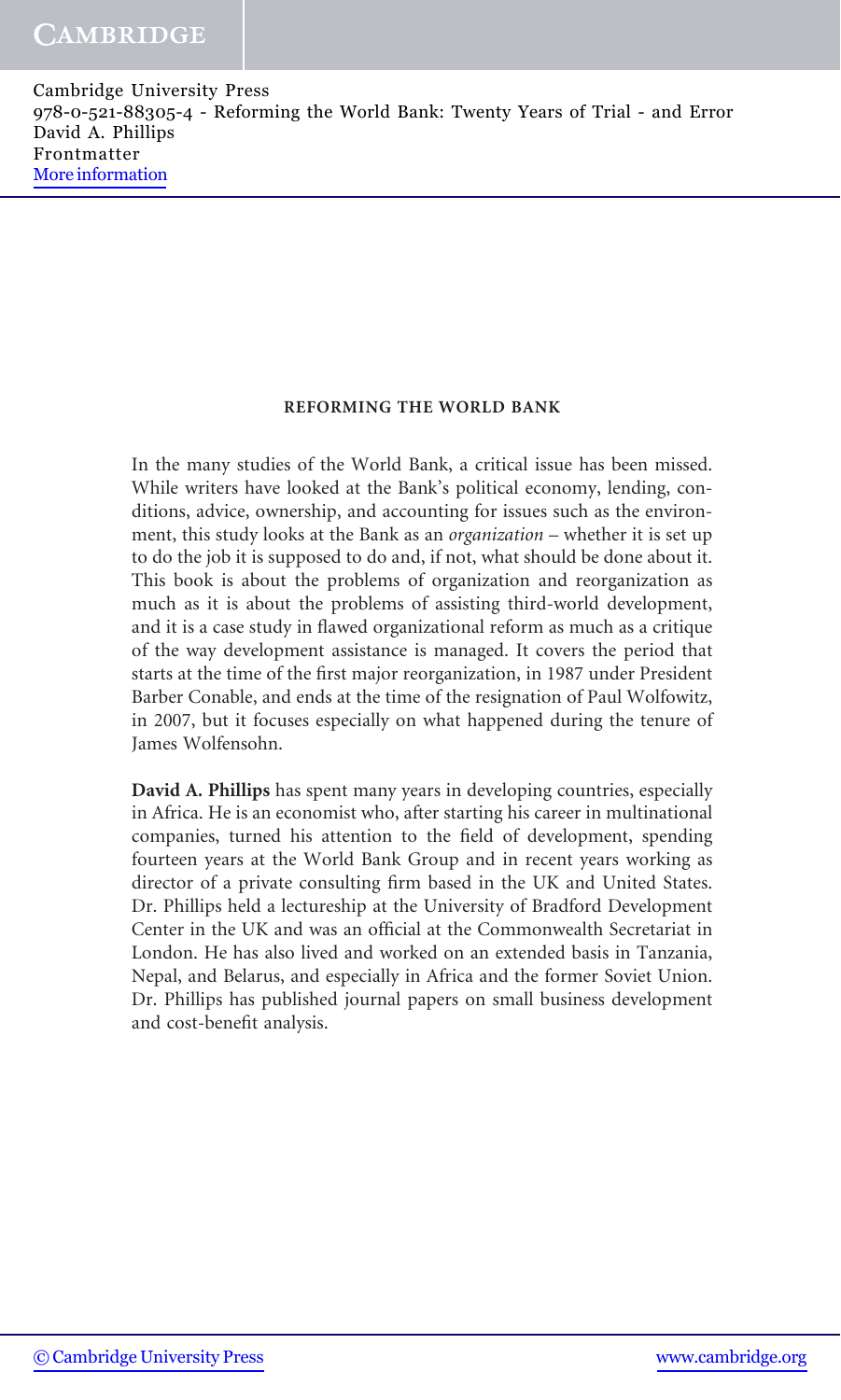# Reforming the World Bank

## Twenty Years of Trial – and Error

### DAVID A. PHILLIPS

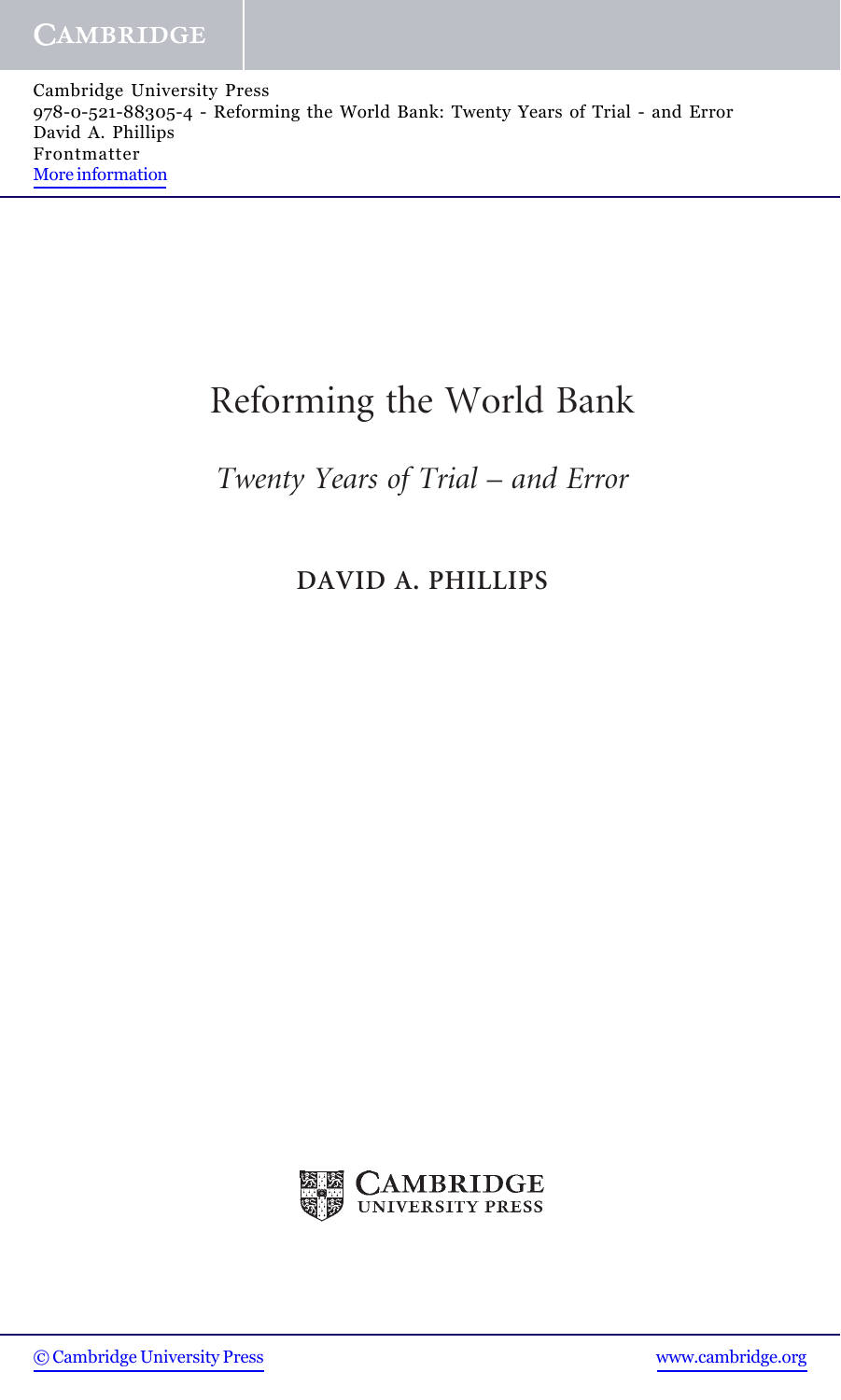> cambridge university press Cambridge, New York, Melbourne, Madrid, Cape Town, Singapore, São Paulo, Delhi

> > Cambridge University Press 32 Avenue of the Americas, New York, NY 10013-2473, USA

> > www.cambridge.org Information on this title: www.cambridge.org/9780521883054

> > > David A. Phillips 2009

This publication is in copyright. Subject to statutory exception and to the provisions of relevant collective licensing agreements, no reproduction of any part may take place without the written permission of Cambridge University Press.

First published 2009

Printed in the United States of America

A catalog record for this publication is available from the British Library.

Library of Congress Cataloging in Publication Data

Phillips, David A., 1946– Reforming the World Bank : twenty years of trial and error / David A. Phillips p. cm. Includes bibliographical references and index. ISBN 978-0-521-88035-4 (hardback)

1. World Bank. 2. Development banks. 3. Economic assistance. I. Title.

HG3881.5.W57P45 2008 332.1'532-dc22 2008045314

ISBN 978-0-521-88305-4 hardback

Cambridge University Press has no responsibility for the persistence or accuracy of URLs for external or third-party Internet Web sites referred to in this publication and does not guarantee that any content on such Web sites is, or will remain, accurate or appropriate. Information regarding prices, travel timetables, and other factual information given in this work are correct at the time of first printing, but Cambridge University Press does not guarantee the accuracy of such information thereafter.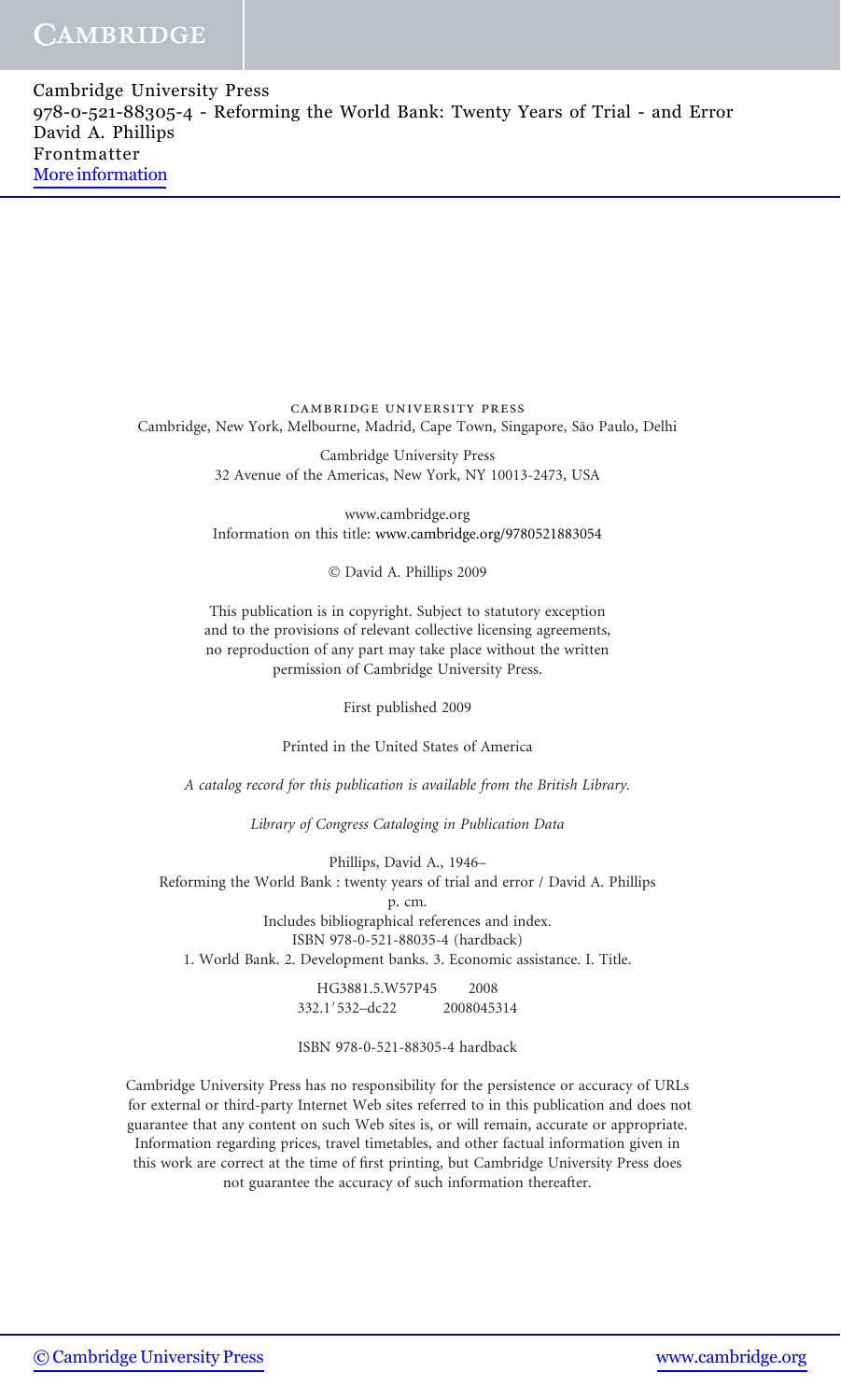#### Contents

| Preface: The Search for Effectiveness in the World's |                                                       |                 |
|------------------------------------------------------|-------------------------------------------------------|-----------------|
| Premier Development Institution                      |                                                       | <i>page</i> vii |
|                                                      |                                                       |                 |
| <b>PART I ORIGINS AND EVOLUTION</b>                  |                                                       |                 |
| $\mathbf{1}$                                         | What Does the World Bank Do and How Does It Do It?    | 3               |
| $\mathfrak{D}_{\mathfrak{p}}$                        | Critique and Response                                 | 2.4             |
|                                                      | PART II THE SEARCH FOR EFFECTIVENESS                  |                 |
| 3                                                    | Fifty Years of Bank Reforms                           | 45              |
| 4                                                    | The 1990s – Re-Engineering the Organization           | 58              |
| 5                                                    | Changing Culture and Changing People                  | 97              |
| 6                                                    | Reforming the Bank's Assistance Product               | 119             |
| 7                                                    | Changing the Quality of Development Assistance        | 155             |
| 8                                                    | Financing the Reorganization                          | 192             |
| 9                                                    | Why Did the Reforms Fail?                             | 210             |
|                                                      | PART III TOWARD REAL REFORM: THE GOVERNANCE AGENDA    |                 |
| 10 <sup>1</sup>                                      | The Governors and the Directors                       | 227             |
| 11                                                   | The Leadership                                        | 263             |
| 12                                                   | Looking Back and Looking Forward: What Is to Be Done? | 280             |
|                                                      | Index                                                 |                 |

v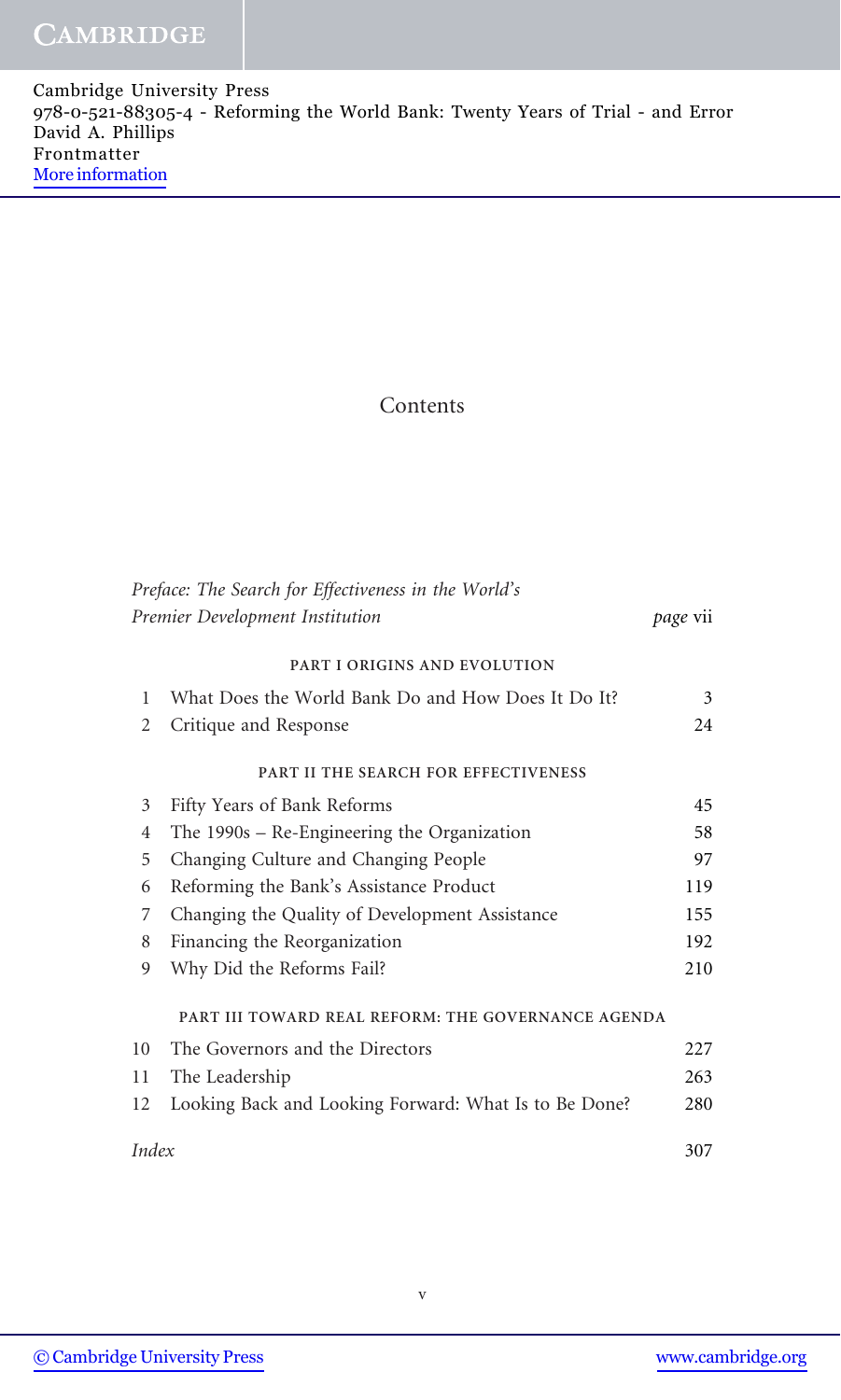#### Preface

### The Search for Effectiveness in the World's Premier Development Institution

Why write another book about the World Bank?

Many studies have been conducted and books have been written over the past few decades about the World Bank, which I refer to from here on as 'the Bank'.<sup>1</sup> But what has been written about up to now has largely missed a critical issue. Writers have been concerned mainly, and justifiably, with the Bank's external role within world development, that is, its political economy, its place within the process of globalization, the character of its lending, to whom it lends, what conditions it imposes, how far it accounts for socioeconomic concerns such as the natural environment, the kind of advice it gives, and, most recently, who should own it. This study, without ignoring the wealth of wider issues, looks at the Bank as an organization. That is, is it configured organizationally to

Some major recent works focusing on the Bank include: Kapur, Devesh, J. Lewis, and R. Webb, The World Bank: Its First Half Century, Brookings, 1997; Gilbert, Christopher L. and David Vines, The World Bank: Structure and Policies, Cambridge University Press, 2000; Pincus, Jonathan R., and Jeffery A. Winters, Reinventing the World Bank, Cornell University Press,2002; Easterly, William, The Elusive Quest for Growth: An Economist's Adventures and Misadventures in the Tropics, MIT, 2001; Easterly, William, The White Man's Burden: Why the West's Efforts to Aid the Rest Have Done So Much Ill and So Little Good, Penguin, 2006; Mallaby, Sebastian, The World's Banker: A Story of Failed States, Financial Crises, and the Wealth and Poverty of Nations, Penguin, 2004; Ritzen, Josef, A Chance for the World Bank, Anthem, 2005; Buira, Axel, ed., Reforming the Governance of the IMF and the World Bank, Anthem, 2005; Woods, Ngaire, The Globalizers: The IMF, the World Bank and Their Borrowers, Cornell Studies in Money, Cornell University Press, March 2006; Birdsall, Nancy, ed., Rescuing the World Bank: A CGD Working Group Report and Selected Essays', Center for Global Development, 2006; and Wolfensohn, James, A Global Life: My Journey among Rich and Poor, from Wall Street to the World Bank, Public Affairs Press, 2008 (forthcoming).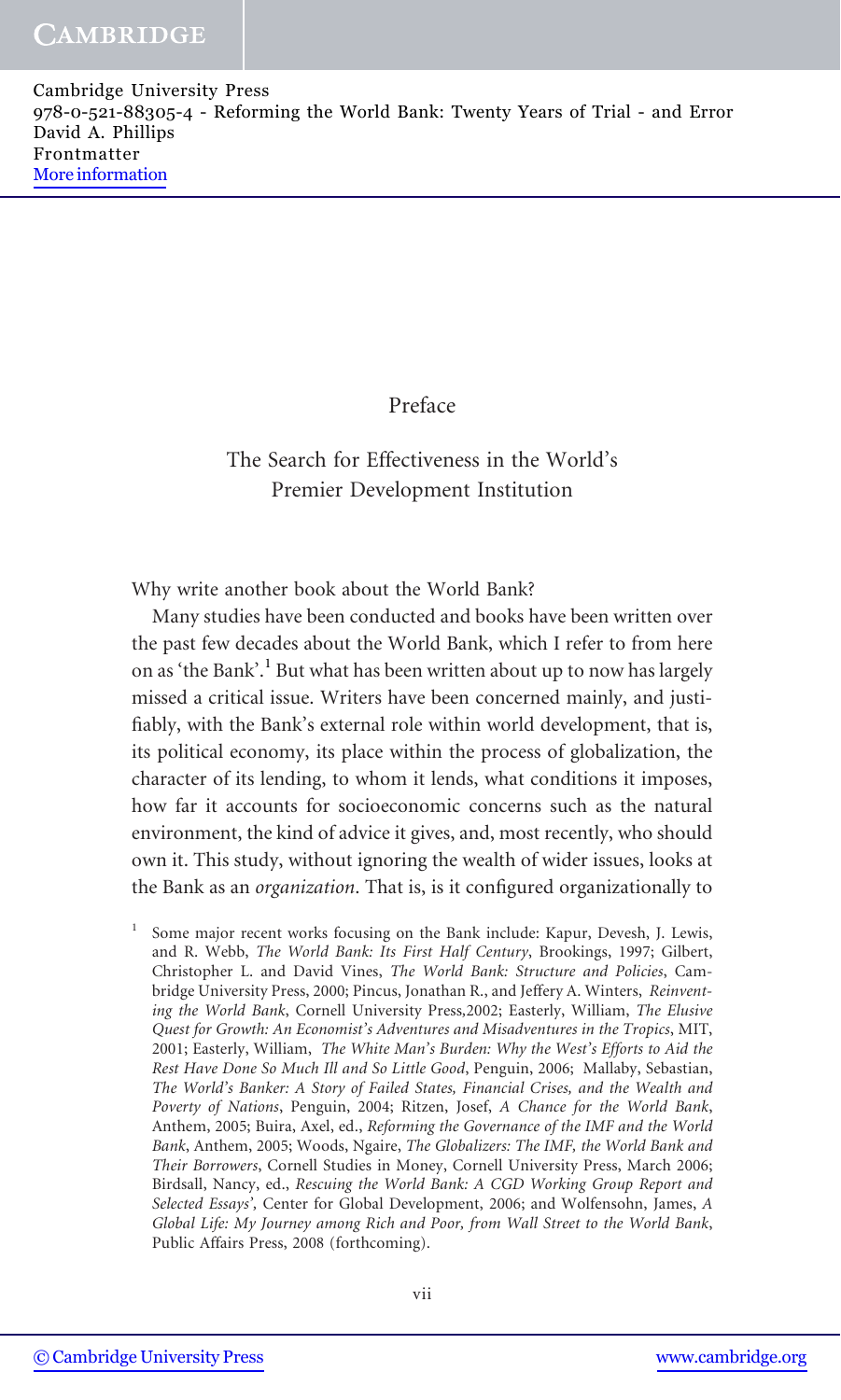#### viii Preface

do the job it is supposed to do and, if not, what should be done about it? In particular, the question is whether the reorganizations that have taken place over about the past twenty years have made the Bank more capable of doing the job it is supposed to do, as they have each laid claim. This book is thus about the problems of organization and reorganization as much as it is about the problems of assisting third-world development, and perhaps it would serve as a case study in organizational reform as much as a critique of the way development assistance is conceived and managed. The period that the story covers starts at about the time of the first major reorganization, which took place in 1987 under President Barber Conable, and ends at about the time of the resignation of Paul Wolfowitz, the tenth president, in 2007.

During fourteen years working in the operations side of the Bank from 1987 to 2001, I, like many others, often had questions about the way the organization was being run, but I was not in the right place, nor did I have the time or the understanding, to answer them. I was managing Bank projects and studies in Africa and the former Soviet Republics, mainly in Tanzania, Mozambique, Belarus, and Armenia, with occasional sorties outside. It was a demanding task to navigate continuously through the conflicting and sometimes counterintuitive internal organizational and external pressures and requirements, to try to arrive at an effective solution for matters on the ground. Generally, I spent my time heavily engaged in what I was supposed to do rather than in questioning how or why I did it. Yet answers were needed more and more, especially as the organization went though increasingly complicated changes, and so I finally decided, when I left, to see if I could tell a story that I thought needed to be told and arrive at some answers that needed to be arrived at. Perhaps the answers I come to will inform other organizations similar to the Bank.

To try to find these answers I particularly focus on the reorganization that took place under James D. Wolfensohn, who was appointed to the Bank's presidency by President Bill Clinton in 1995 and who departed in 2005. The reorganization that he presided over is now in the past, but its effects live on. Paul Wolfowitz, during his short tenure from 2005 to 2007, did not have time to effect substantive additional changes to the organization, but those steps he did take built largely on foundations already established by Wolfensohn. Robert Zoellick, who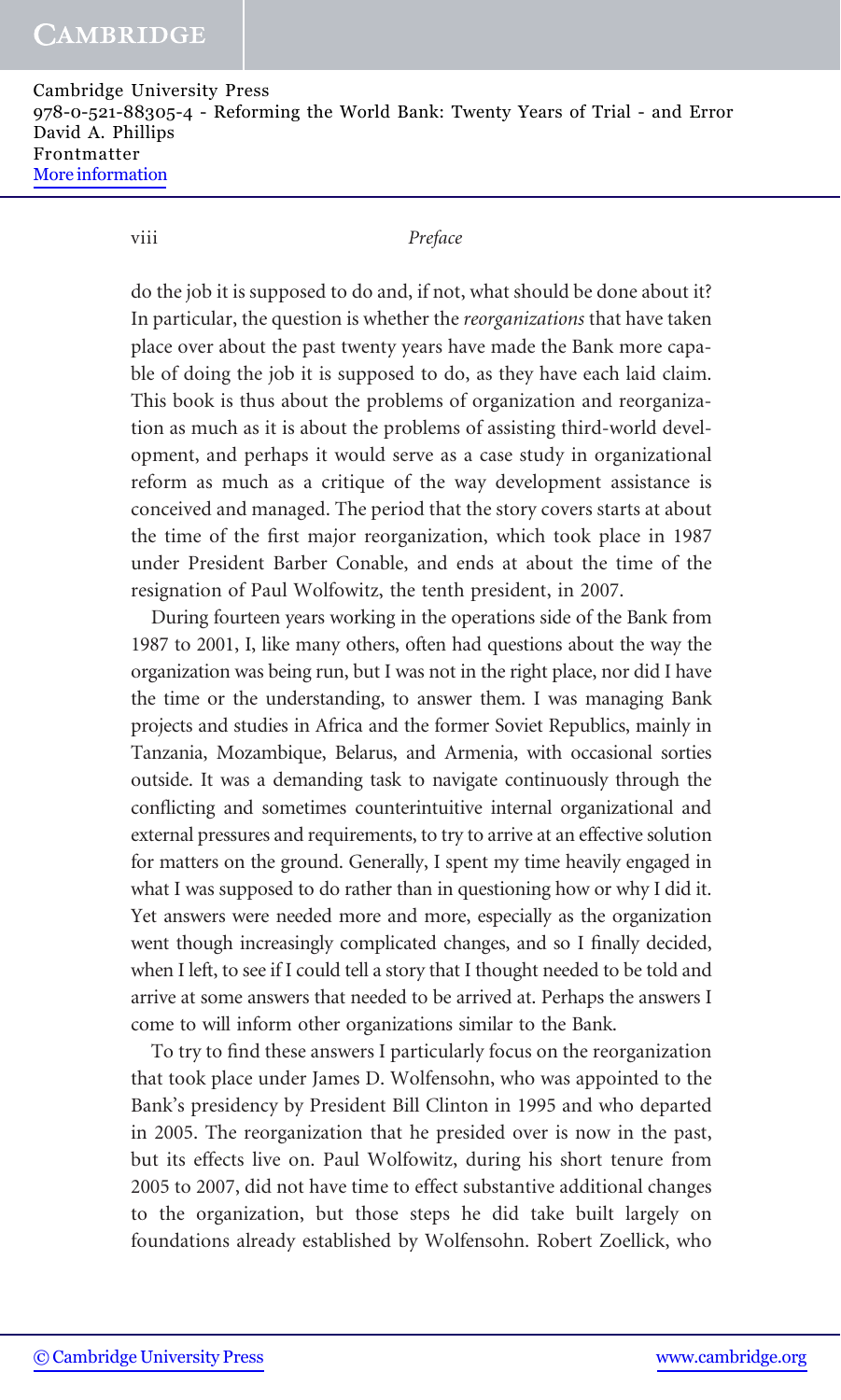#### Preface ix

succeeded to the office in 2007, has been developing an agenda as this is written.

Why is it important to ask this question about 'organization'? The answer is that the World Bank is a key global institution, and it is the prototype of all the other public international financial institutions, which, although smaller, have similar organizational features and similar capital and governance structures and do similar kinds of financing and advising. The efficient organization of the World Bank is important in the efficient delivery of foreign assistance and also in how effective that assistance is on the ground, which is the ultimate objective of delivering it. Effective development assistance also requires good organization within international financial institutions as a whole. The lack of effectively organized, as well as broadly owned and controlled, financial institutions will increase the probability of a splintering of world economic governance into geopolitical blocs as wealth increases outside the Organization of Economic Cooperation and Development (OECD) countries as a result of Eastern economic strength and high oil prices.

The Bank was a child of America's postwar foreign policy and a testament to the internationalist attitudes of the time. It is located in the capital city of the United States, Washington, DC, and has been a leader in, and a lightning rod for, criticism of the place of foreign economic aid in the world. In a world where globalization is a fait accompli, through the cross-border diffusion of products, capital, labor, and technology, there are still not enough truly global organizations that are mandated to, or capable of, dealing with multinational economic challenges, that is, those that cannot or will not be dealt with by private interests or national governments, and those that exist need to work properly. After years of costly and time-consuming reforms, is there any reason to believe that it now does?

This study is critical of what the reforms achieved. It is an on-theground examination of things that were generally not done right. Sometimes it is dismissive, but it does not question the existence of the institution. On the contrary, it is because, as a global institution, its role is probably now more important than ever, that defects in its makeup, and some of the history behind them, are worth understanding. Nor do I critique the actions of individuals per se, because that is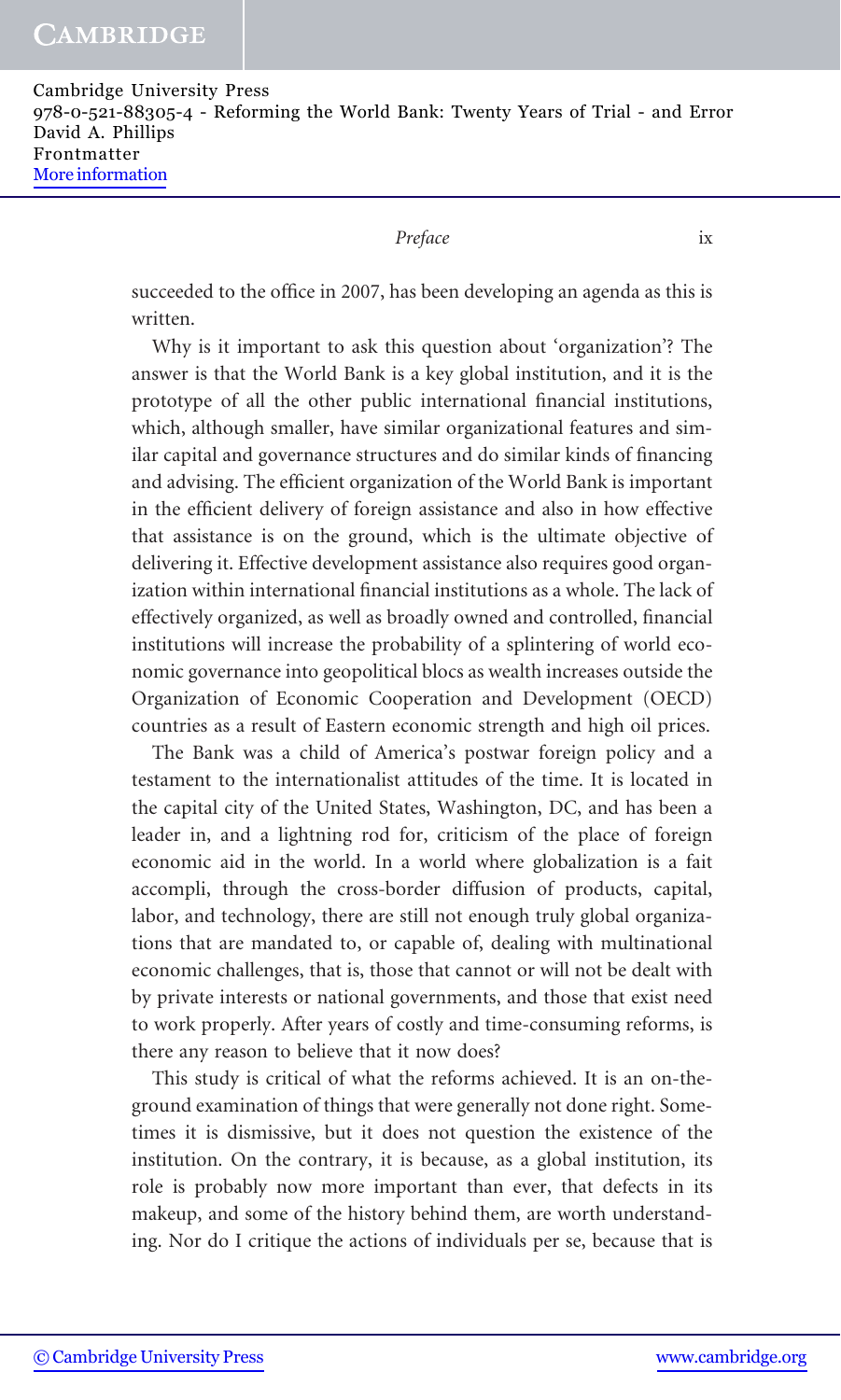#### x Preface

not relevant. I try to maintain a balance, but my focus is on explaining the things that went wrong and why they went wrong, the problems that need to be fixed, not those that do not. Perhaps there is no need to pile on more pressure. But the more fully the issues are set out, the more chance there is that someone will be motivated constructively to take up the challenge of creating an effective organization that might serve as a better model for others as well.

Since the 1940s, the industrialized world has accepted that it has a responsibility to try to share the benefits of economic development with economies that have for various reasons not made much progress on the development ladder, in its own interests as well as those of the poorer countries themselves. But accepting such a responsibility, I believe, has not meant that industrialized countries are actually in a good position to assist them. In the past, some more extreme development pessimists even held that the rich countries by their very existence could not help poor countries because they preempted economic progress in those poor countries. There was a tendency, they thought, whereby rich countries increasingly monopolized worldwide resources and trade and entrenched a widening technological gap, which in turn increased their lead and the dependence of poorer countries on supplying materials to them and buying goods from them, making catch-up ever more difficult.<sup>2</sup> But the facts of the past few years suggest that at least in major parts of the once-very-poor world, like East Asia and now parts of China and India, this is not so, and the most pessimistic view does not hold true, except, at least up to now, in some of the most marginalized economies of the world, for example, in regions of Africa. Thus the most serious pessimism about development has proved wrong.

Nevertheless, while worldwide economic development is possible, this does not mean that effective aid for development is possible. After sixty years it is still not clear that rich countries actually know how best to assist poor countries. If there is doubt about whether economic assistance can be effective at all, then there is not much point in dwelling on the possibility of improving the effectiveness of economic assistance organizations,

<sup>2</sup> For an example of this view see Frank, Andre Gundar, 'Capitalism and Underdevelopment in Latin America,' Monthly Review Press, 1968.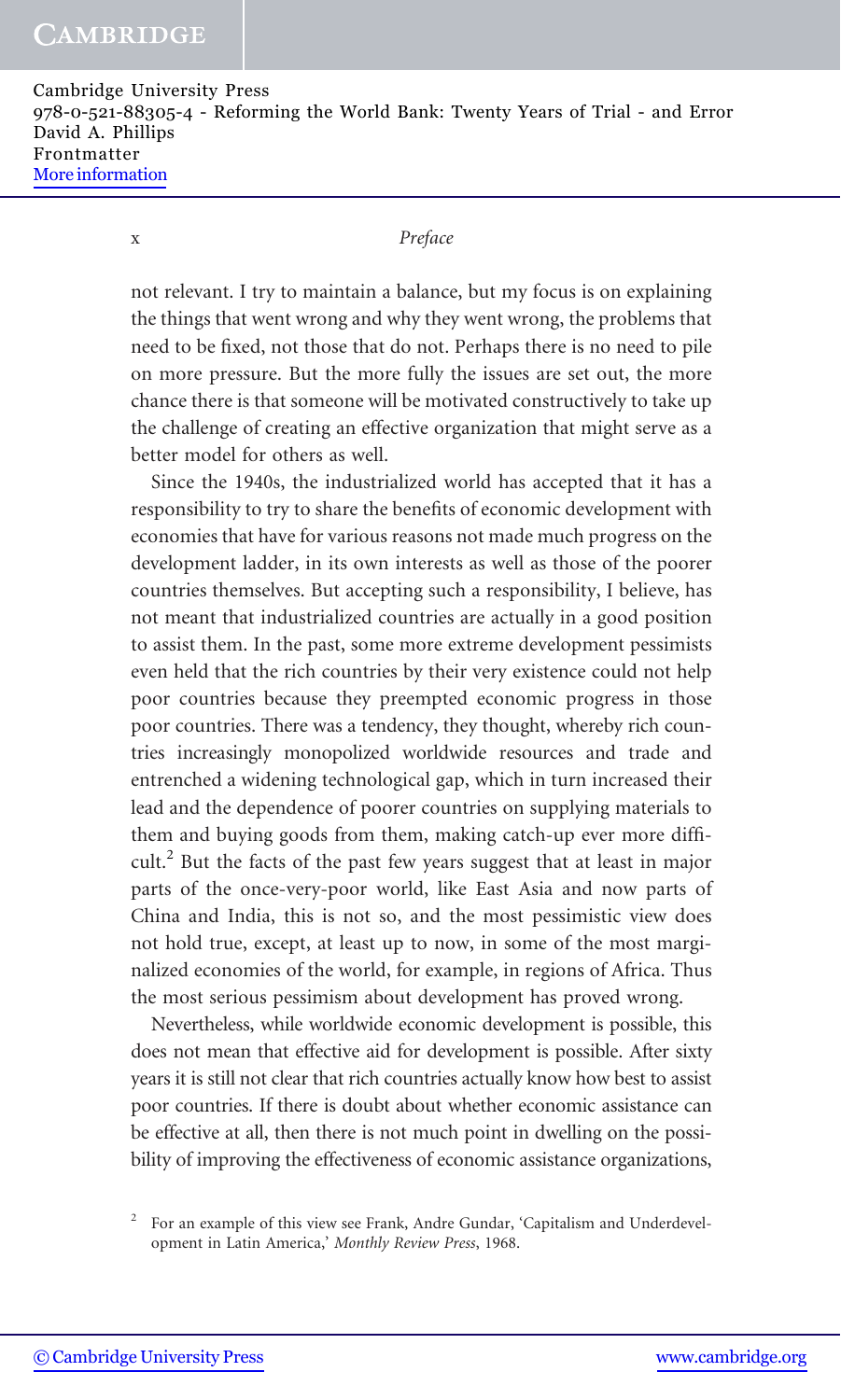#### Preface xi

whether they be the Bank or any other international financial institution. It might be better to close them down. So I want to start by considering this point further before moving ahead.

On recent projections, made before the 2008 food price increases, the number of people living in the worst poverty (less than \$1 per day) will fall from 1.2 billion (28% of the world's population) in 1990 to about 620 million (10%) in 2015.<sup>3</sup> This is largely due to the awakening of the Indian and Chinese economies. But in Africa, in other parts of South Asia, in Central Asia, and in Latin America things have not generally improved. For forty countries, in which 900 million people live, poverty has continued to increase.<sup>4</sup> Infant mortality rates and primary school enrollment have improved everywhere, but they still remain bad in sub-Saharan Africa, where less than 60% of children complete primary school and nearly one in five still dies in early childhood. The situation has worsened with the world food shortages of 2008. Poverty is also based on an arbitrary measure. If the poverty line threshold was raised from \$1 a day to \$2 a day, then 1.9 billion people in Asia alone are in poverty, 30 percent of humanity, so there obviously remains a huge problem, and it is not certain whether development assistance can provide the solution.<sup>5</sup>

Former Bank economist Bill Easterly<sup>6</sup> wrote that economists are no closer than they were fifty years ago to figuring out how to accomplish the basic mission of making a poor economy grow. 'The genuine success stories, where poor countries have achieved long-term growth, have been pitifully few', he said. 'And in some of these it's far from clear that Bank

- Although this claim has been challenged as underestimating poverty and overestimating its rate of decline. Reddy, Sanjay G. and Pogge, Thomas, 'Shooting the Messenger of Good News: A Critical Look at the World Bank's Success Story of Effective Aid',
- Third World Economics, No. 287 (16–31 August 2002). <sup>4</sup> A discussion of who are the poorest and why is in Collier, Paul, The Bottom Billion Why the Poorest Countries Are Failing and What Can Be Done About It, Oxford University Press, 2007. Collier proposes that foreign aid should be concentrated in
- <sup>5</sup> In fact the World Bank reported in August 2008 that, as of 2005, 1.4 billion people were living under a revised poverty line of \$1.25 a day.
- <sup>6</sup> In *The Elusive Quest for Growth*, op cit, Easterly argued that many of the assumptions of the Bank and other donors about effective aid are fallacious – e.g., the relationship between growth and investment; the relationship between growth and education; and the relationship between growth and reform lending.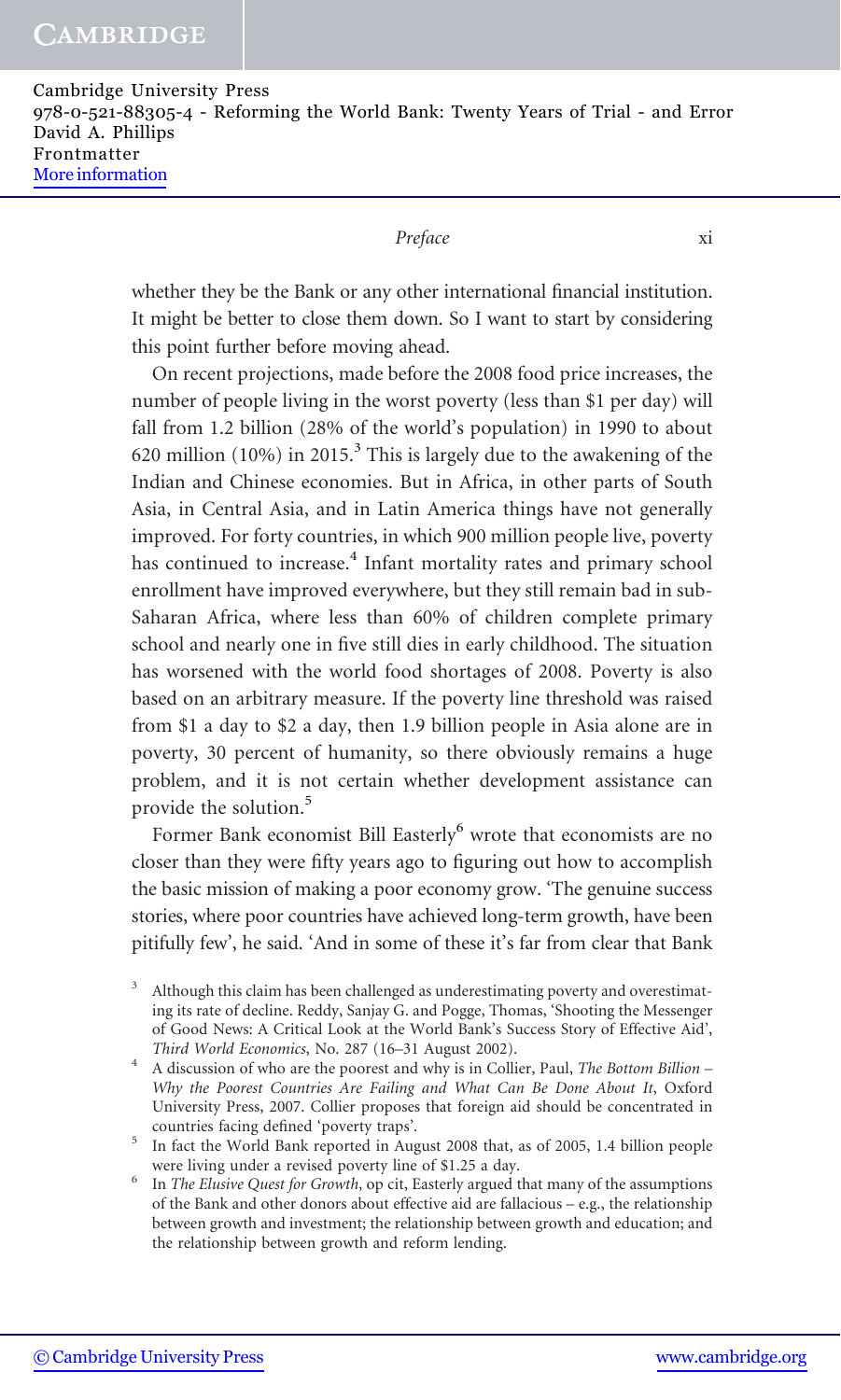#### xii Preface

aid was a major factor, or even any factor at all'. Despite 'sixty years of countless reform schemes and dozens of different plans, the aid industry is still failing to reach the beautiful goal (of making poverty history)'.  $7$ 

At an important Conference on Finance and Development in Monterrey in 2002, the Bank argued for the doubling of aid to \$100 billion a year.<sup>8</sup> It cited success stories that included, for example, China, India, Poland, Uganda, Vietnam, and Mozambique.<sup>9</sup> But total aid to China, one of the greatest success stories, had only been 0.4% of its gross domestic product (GDP) (2 to 3% of investment) and it had paid little attention to the policy reform prescriptions of the Bank and the International Monetary Fund (IMF). So it cannot be claimed that external aid had anything to do with China's economic growth. Similarly, India received only 0.7% of its GDP in aid and has also been growing successfully, as has Poland, which got 1.5%. On the other hand, there were several other former socialist economies, like Moldova and Kyrgyzstan, which got more aid, and their economies declined. Mozambique and Uganda did well, but they were exceptions among fifty-four low-income countries that averaged zero per capita growth. Zambia received large inflows of aid and had minus 2% growth in the 1990s. Aid to African countries has been quite a large proportion of their economies, and in general they have followed the Bank and IMF prescriptions more closely but have grown very slowly, stagnated, or declined.

Revisiting this negative correlation between aid and economic growth, researchers found that aid is still effective in countries with good institutions and good policies, including macroeconomic stability, fiscal discipline, trade openness, private property rights, and the rule of law – that is, mainly in relatively well-organized economies. It has had a poor record in countries with poor institutions and policies.<sup>10</sup> Further research then showed that, within the

 $^7$  Easterly, William, *The White Man's Burden*, op cit.<br><sup>8</sup> 'The Role and Effectiveness of Development Assistance', World Bank, March 2002.<br><sup>9</sup> Easterly, William, *Washington Post*, March 14, 2002.<br><sup>10</sup> For example Coll How Policy Reform and Effective Aid Can Meet International Development Goals', World Development 29(11), 2001; Dollar, David and Aart Kray, 'Growth Is Good for the Poor', World Bank discussion paper, February 2000.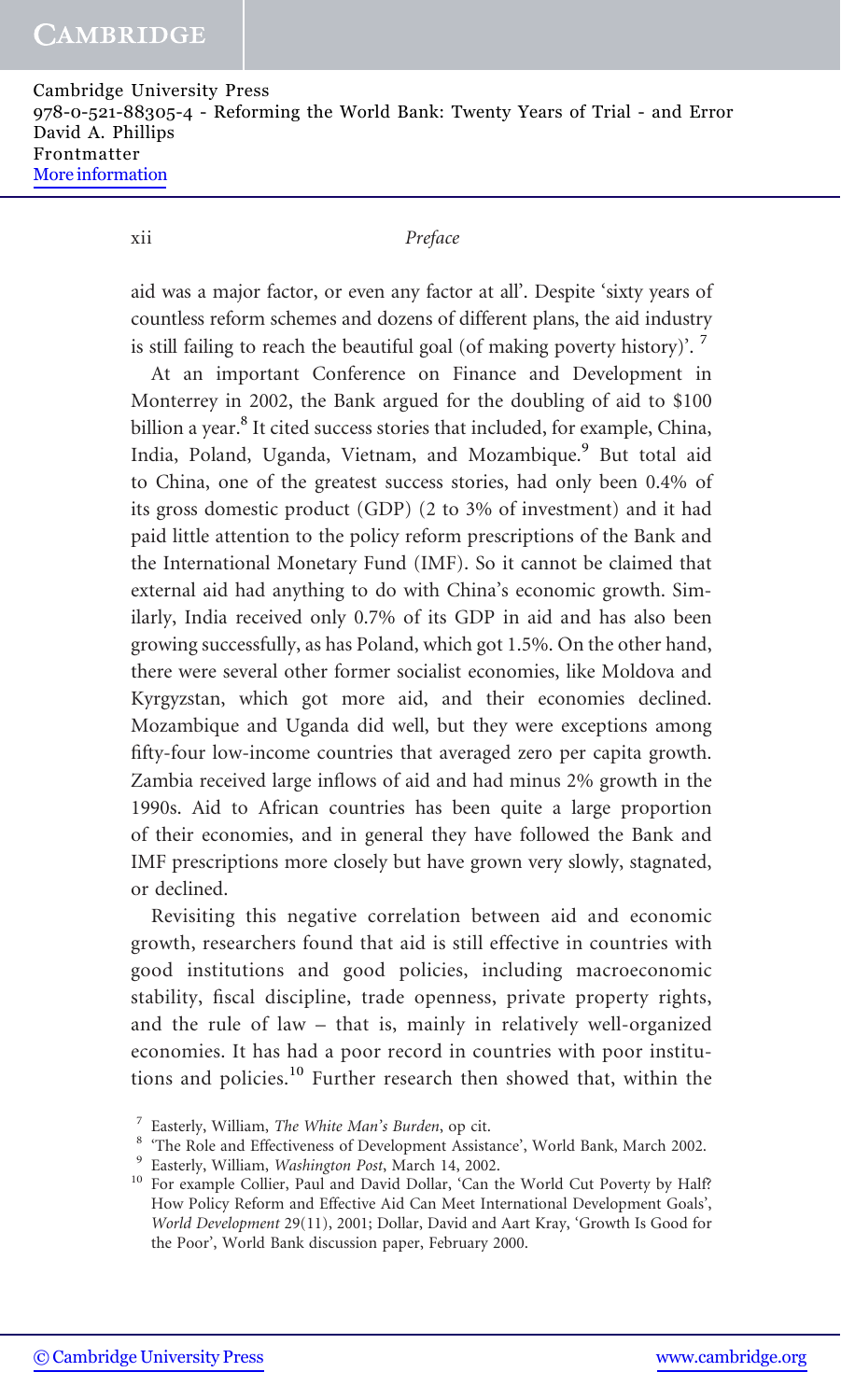#### Preface xiii

good-policy category, high-aid-to-GDP economies grew faster than low-aid-to-GDP economies, $^{11}$  which would provide the justification for continuing to provide aid. However, the finding that there was a high correlation between aid and growth in 'good-policy' countries was itself challenged and then resurrected by other researchers. There was found to be a correlation between certain types of short-term directed assistance and growth, but this was also challenged and then resurrected.<sup>12</sup>

But whatever the merits of the see-sawing research findings, the suggestion that good-policy countries should be getting more foreign aid is odd. After all, strong-institution/good-policy countries do well because they tend to use all their resources more efficiently (e.g., capital, technology, skills, and natural resources), whether local or foreign, aid or investment. They are also more likely to have a culture and societal expectations that favor economic growth. Thus, many good-policy countries may tend not to face a foreign resource constraint. They may well be able to use foreign aid money in a beneficial way, but they may not need it. On the other hand, economies that have poor institutions and organizations tend to use all their resources poorly, not just foreign aid. These economies are the ones that, conservatives argue, become 'hooked' on aid, like welfare, to no useful effect, and should therefore not get it, except maybe as humanitarian assistance. Thus, countries with good institutions and policies do well with or without aid and they do not really need help, but they 'deserve it'; countries with poor institutions and policies do poorly with or without aid and they do really need help, but do not deserve it.

 $^{11}$  Assessing Aid, World Bank, 1998, p. 14.  $^{12}$  Easterly provides a blow-by-blow account of the evolution of aid and growth research in White Man's Burden, op cit, pp. 38–57. Another problem facing foreign aid in the countries where it does play a major role is the so-called Dutch disease effect. As an illustration, in his farewell speech on October 31, 2001, one executive director, Valeriano Garcia, from Argentina, made the following statement: '[T]he Bank should take a new look at the effect of ODA (aid) on development. ... ODA has the effect of appreciating the exchange rate, reducing export capacity; is negatively correlated with the rate of growth and negatively correlated with the country's savings rate ... (what are we really financing in a World of fungible money?)'.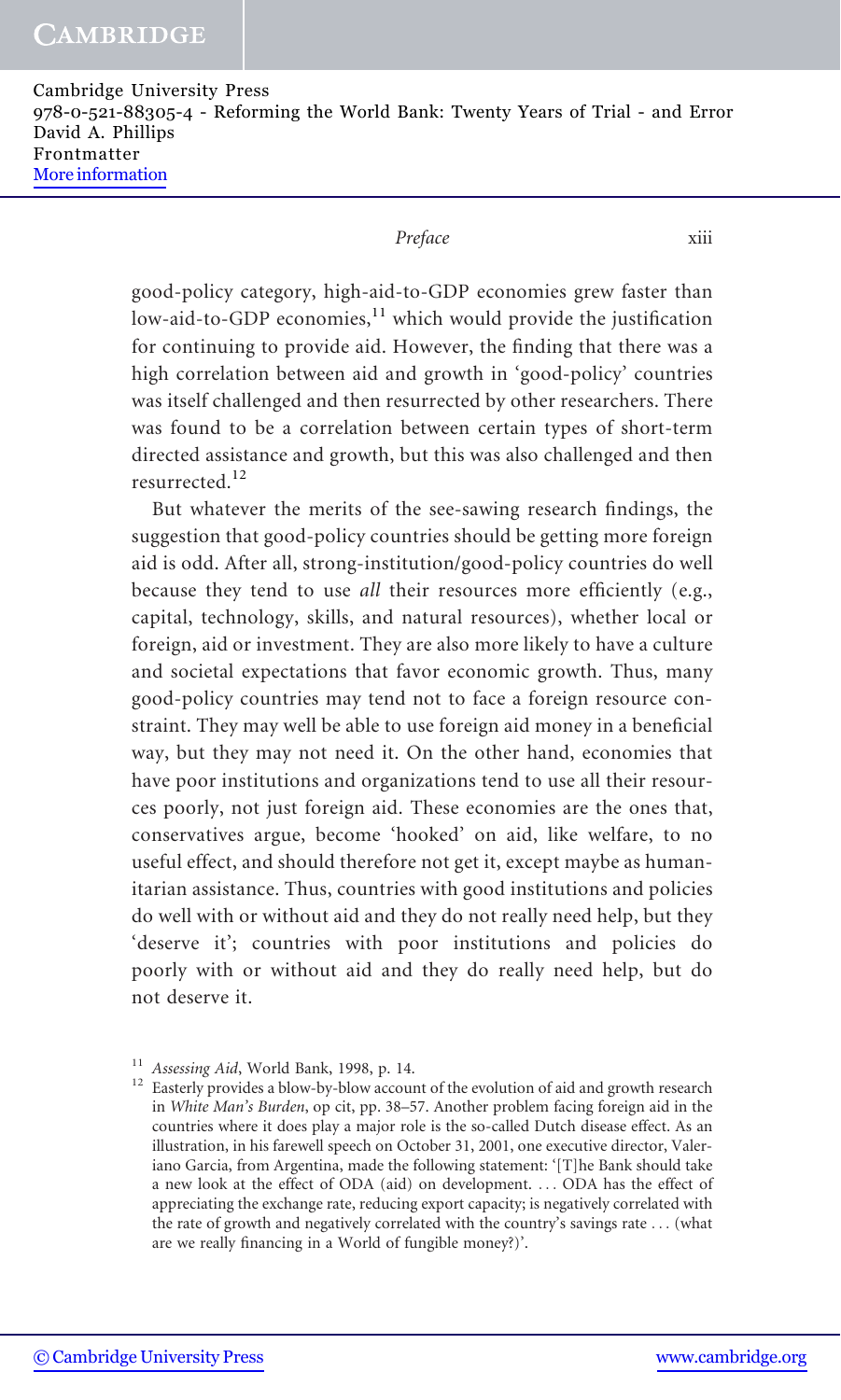#### xiv Preface

These points might well lead to a degree of aid-pessimism – that foreign aid really has little role to play in the grand scheme of things, that aid donors assisting good-policy, emerging economies really do little more than add to the general applause, while in low-income, poor-policy countries they may rush about energetically but for little purpose and at high cost. This is not a matter of pessimism about development, that is, the ability of the people of a country to help themselves with better social organization, political stability, institutions, and knowledge – not at all, because development has shown itself to be possible worldwide. It is pessimism only about the effect of subsidized outside assistance often based on outside initiatives and outside prescriptions.

But foreign aid has also shown some good results, at least on a more micro scale, for example, in areas like education and health. Australian aid doubled school enrollment in Papua New Guinea. Oral rehydration therapy provided by the United States reduced by 82% infant deaths from diarrhea in Egypt in the 1970s.<sup>13</sup> The elimination of river blindness in Niger was a significant achievement of the World Health Organization (WHO) and other agencies, helped by Bank money. There are numerous examples of cases where specific, well-targeted bits of advice or funding paid off through successful capacity changes or effective infrastructure in the recipient countries. Even the best-run business and the best-run economy can and does certainly gain from specific outside advice and specific investments and technology acquisition.<sup>14</sup>

The aid-optimistic view is represented by, among others, Jeffery Sachs, $15$  who has written: '[T]he time to end poverty has arrived, although the hard work lies ahead. ... I have shown that the costs of action are small and indeed a tiny fraction of the costs of inaction. I have identified a timetable to 2025, including the Millennium

<sup>&</sup>lt;sup>13</sup> Levine, Ruth and Molly Kinder, Millions Saved: Proven Successes in Global Health,

Center for Global Development, 2005. 14 Riddell, Roger, *Does Foreign Aid Really Work?* Oxford, 2007, is an exhaustive examination of the role of foreign aid, which concludes with reservations that it can be effective given changes in its delivery mechanism. For example, he recommends an international aid fund to circumvent the adverse effects of national interests on aid

<sup>&</sup>lt;sup>15</sup> Sachs, Jeffrey, *The End of Poverty – Economic Possibilities for Our Time*, Penguin, 2005.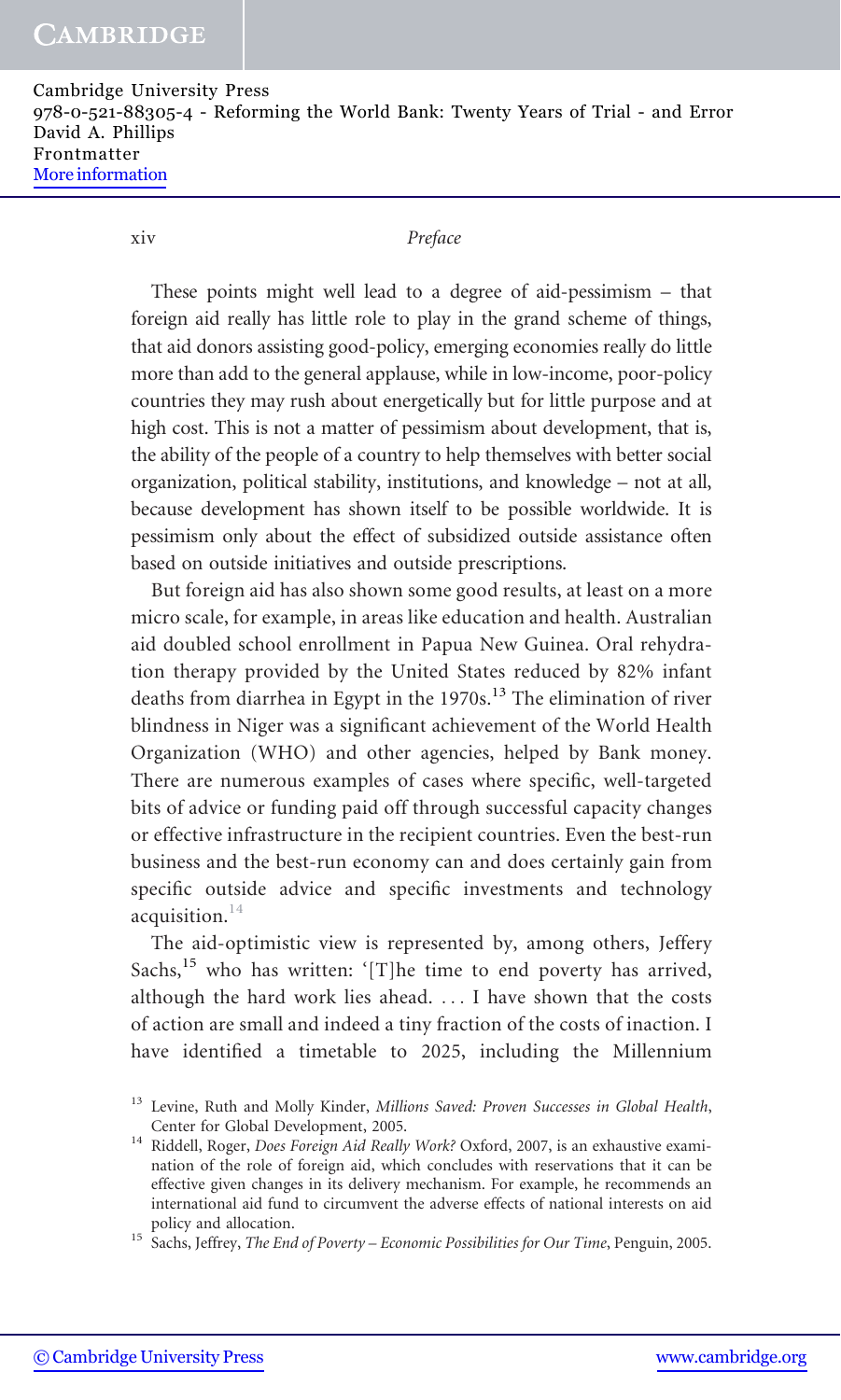#### Preface xv

Development Goals, as a mid-way station in 2015'. Further, he writes that the world community should commit to those goals and its leaders should adopt a specific global plan to meet them. Nicholas Stern, the Bank's former chief economist, is another aid-optimist. He believes that the understanding of how to deliver effective aid has improved in the past decade, especially as a result of the emphasis on capacity- and institution-building. '[W]hen we use what we have learned, aid works', he writes. 'The time is right for rich countries and developing countries to enter into a deep and lasting partnership to promote development and build a more inclusive world'.<sup>16</sup>

For our purposes here, we take a very cautious aid-optimist's view, that at least some foreign assistance can have a beneficial impact, if it is responding to the right needs in the right places, is conceived intelligently for additional benefit, and is implemented well. Thus, if we accept first that worldwide economic development is possible, and second that some form of assistance by rich countries to the poorest countries is needed to help them follow China and the other industrializing economies, then it is necessary to find ways to bring it about. This is likely to require global collective action, and global action requires effective global institutions. The Bank, and the other parallel public sector institutions, have to show that they can be cost-effective providers of 'public goods', and that they deal equitably with their client countries. The rest of this study thus concentrates on how the effectiveness of key existing assistance infrastructures can be improved rather than whether assistance should be given at all.

For sixty years, therefore, the Bank has been a key part of the infrastructure of assistance – a global financier, adviser, advocate, and, by intent, honest broker in international development. It has provided large amounts of loans and subsidized credit and now grants to its members, and each year it provides an additional \$20 billion or more, an amount as large, or larger, than the gross national income of many small countries. Increasingly it has also acted as a provider of know-how.

<sup>&</sup>lt;sup>16</sup> Stern, Nicholas, 'The Role and Effectiveness of Development Assistance,' in A Case for Aid: Building Consensus for Development Assistance, Ed. Stern, Nicholas and Wolfensohn, James D., United Nations International Conference on Financing for Development, World Bank, 2002.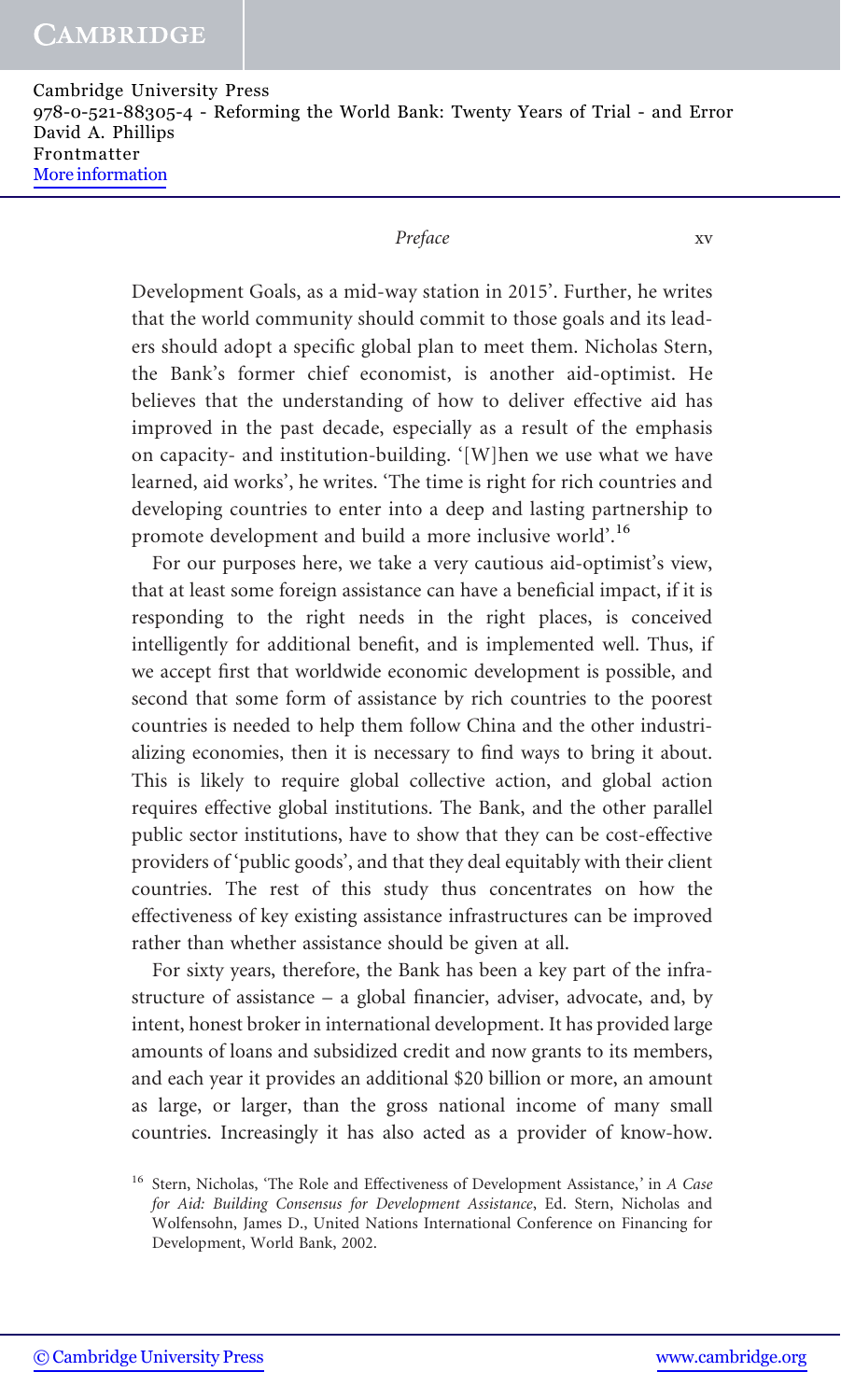#### xvi Preface

It holds billions of dollars in assets and in debts to others, and it employs thousands of people. Its assets and its know-how are a resource that it holds in trust, and it is the world community's interest to hold accountable organizations that retain its trust, because of the money it manages, the advice that it gives, and the policies that it promotes on behalf of the world. This study is about the deployment of this capacity.

I have organized the study into three main parts. Part I contains two chapters that set out the role and achievements of the Bank since its founding, and the critique of it that developed. The second part contains seven chapters that form the bulk of the story. It starts with a brief review of the history of organizational reform within the Bank leading up to the 1990s reforms, and then it focuses on the reforms that took place in the late 1990s under James Wolfensohn and a little beyond, and the extent to which they succeeded or failed.

The story of these reforms covers the main changes – in organizational structure, culture, people, skills, development products, and their effectiveness; and it considers the financial underpinnings of the reforms. Part II concludes with a chapter examining reasons why most reforms did not succeed.

Part III looks ahead. In doing so, it focuses on two ingredients of reform that I believe are critical but which were essentially ignored in the reform process that actually took place, and which remain central parts of a continuing unmet agenda. They relate to governance. That is, the reform of the Bank's boards of governors and directors, and the reform of its leadership. Serious change in both these areas is the sine qua non for effective reform and the creation of a better organization in the future, in the Bank and perhaps in other international financial institutions.

Finally, this book went to press just as the 2008 financial crisis broke, but it might be worth saying a few words about its relevance. In fact, the World Bank is not a factor in the crisis, because of the nature of its assets – that is, long-term loans guaranteed by borrower goverments, and its liabilities, fully backed by its owner governments, as there will be occasion to discuss later. On the other hand, the crisis will tend to enhance the role of the Bank, in support of its partner institution, the IMF, as a source of investment funding and as an architect of a new international financial stabilization framework.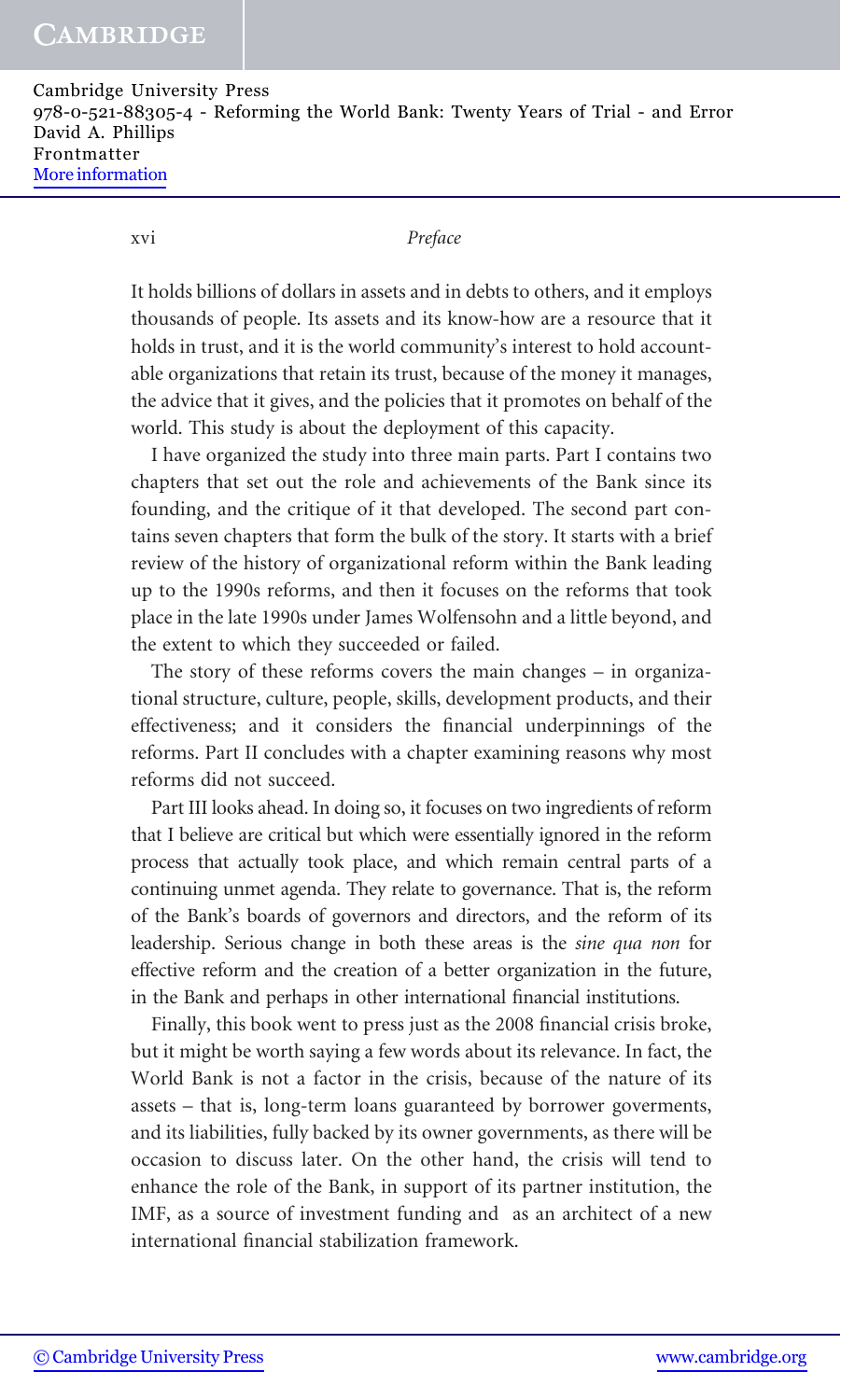#### Preface xvii

I want to thank many people for their help in writing this book. In particular I want to thank Alan Roe, a former Bank staff member and a senior faculty member at Warwick University, UK, whose comments were invaluable to the delivery of this study. I also want to thank Scott Parris of Cambridge University Press, who was the main editor; David Cook, Steve Denning, and Sri Ram Aiyer, former senior staff of the Bank, for reading and commenting on early drafts; and David Vines of Oxford University, who also commented at length. Other anonymous reviewers also provided me with useful guidance, and numerous others discussed particular topics or helped with clarifications on particular points along the way. None of these individuals is responsible in any way for my views or errors. Finally, I want to thank Nadya, without whose patience and support I could not have completed the long journey to finish this project; Joshua and Josephine, who helpfully distracted my attention at critical moments; and Caroline and Jacqui for their continuous moral support from afar.